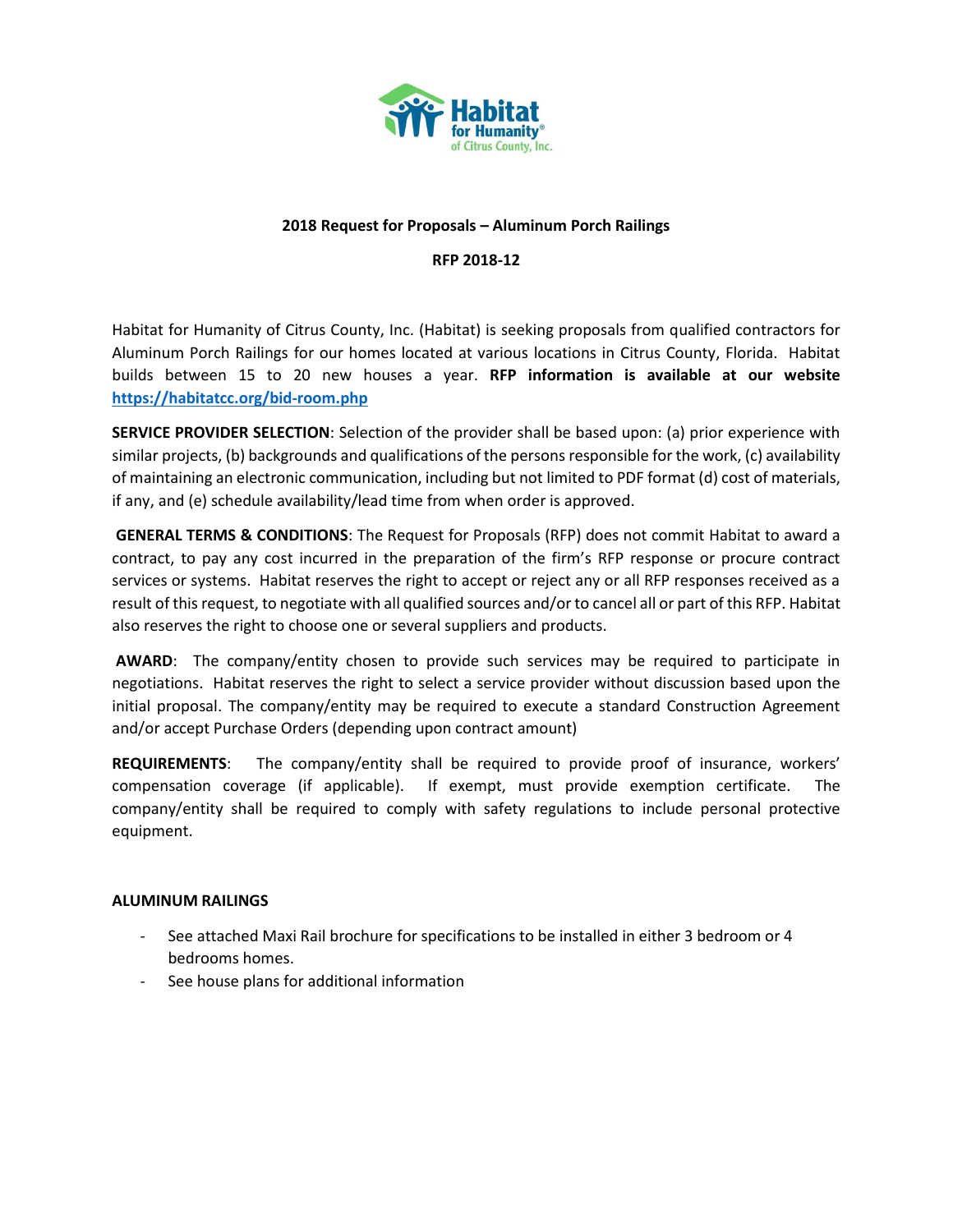

**RESPONSE FORMAT** All applicants should apply the following format for submission of their response to this Request for Proposals.

## 1) **A Cover Letter Including**:

- Company Name
- Address
- Full Contact Information
- A brief description of the company
- Identification of Partner Firms (if applicable)
- License Number
- Signed by an Authorized Representative of the Firm

### 2) **Qualifications:** (*Waived for existing vendors*)

- List and Briefly Describe Similar Projects Completed by Firm
- Provide Pictures of Similar Projects Completed by Firm
- Please Include References with Contact Person and Contact Information

### 3) **Cost and Schedule:**

- Cost of Services by Task
- Schedule Availability and lead time.

### **PROPOSAL SUBMISSION**

Proposals should be mailed (PO Box 1041, Crystal River, FL 34423, emailed [\(Bids@Habitatcc.org\)](mailto:Bids@Habitatcc.org) or hand delivered to Habitat for Humanity of Citrus County, 7768 W. Gulf to Lake Hwy, Crystal River, FL 34429, attention: Amy Engelken, COO. Proposals should be clearly marked**: "Habitat for Humanity Aluminum Porch Railings Proposal".** 

**DESCRIPTION OF HABITAT FOR HUMANITY** Habitat for Humanity of Citrus County, Inc. is a locally run affiliate of Habitat for Humanity International. Habitat works in partnership with volunteers and home owner applicants to build affordable housing. The houses are then sold to those applicants at no-profit with no-interest charged on the mortgage.

SECTION 3 "The work to be performed under this contract is subject to the requirements of section 3 of the Housing and Urban Development Act of 1968, as amended, 12 U.S.C. § 1701u. The purpose of section 3 is to ensure that employment and other economic opportunities generated by HUD assistance or HUD-assisted projects covered by section 3 shall, to the greatest extent feasible, be directed to lowand very-low income persons, particularly persons who are recipients of HUD assistance for housing."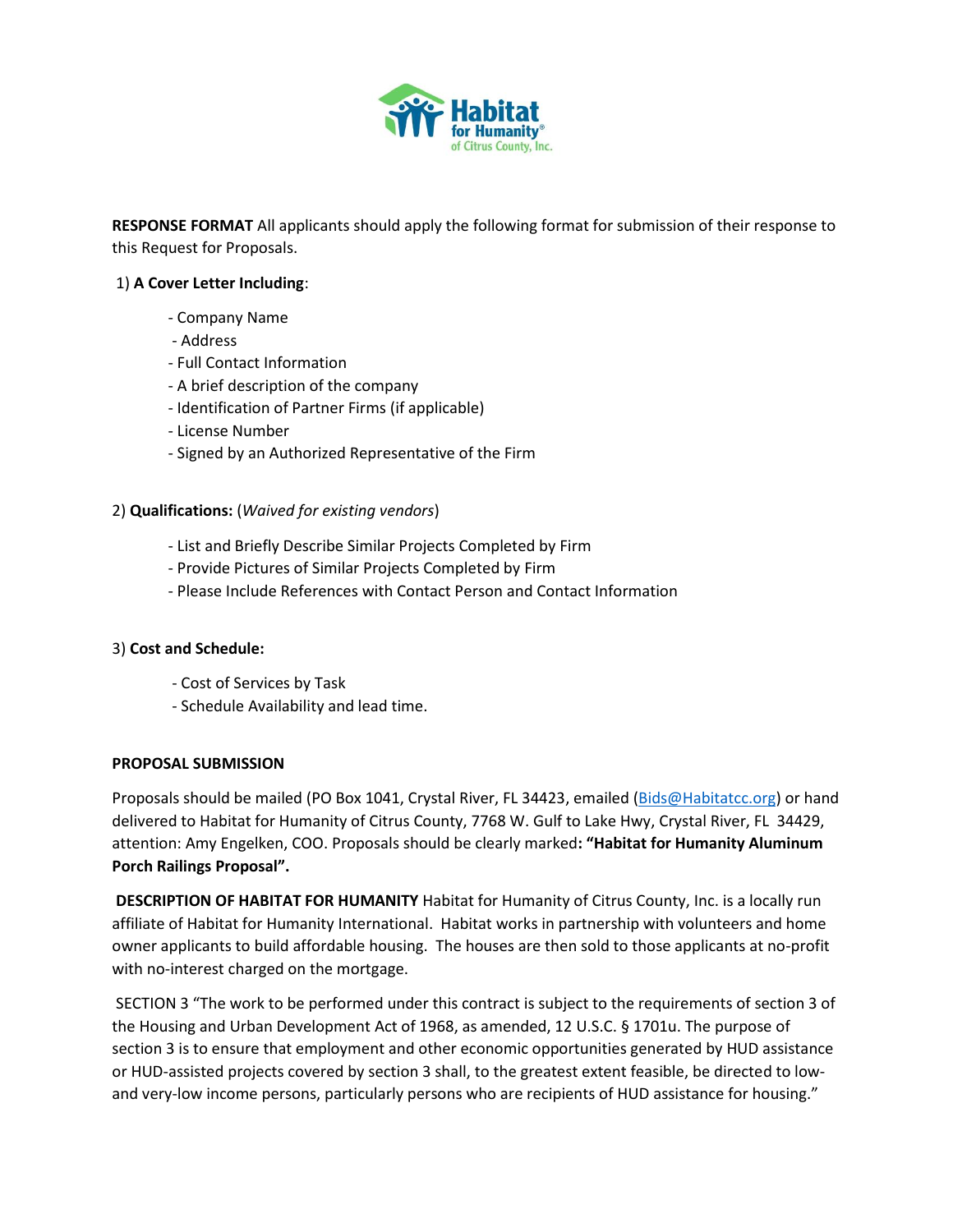

# **MAXI RAIL**





Residential  $\&$ Commercial

Stock sections and components make it fast and economical.

 $F$ ully adjustable to any angle. Suitable for level, stair, and ramp applications.

Engineered to meet building codes for fall protection.\*



Fabricated from pre-finished aluminum extrusions for years of maintenance free protection.

\* This is an engineered rail system designed to meet 2004 Florida Building Code 1607.7 when commercial post and internal screws are used. (Design criteria must be met)